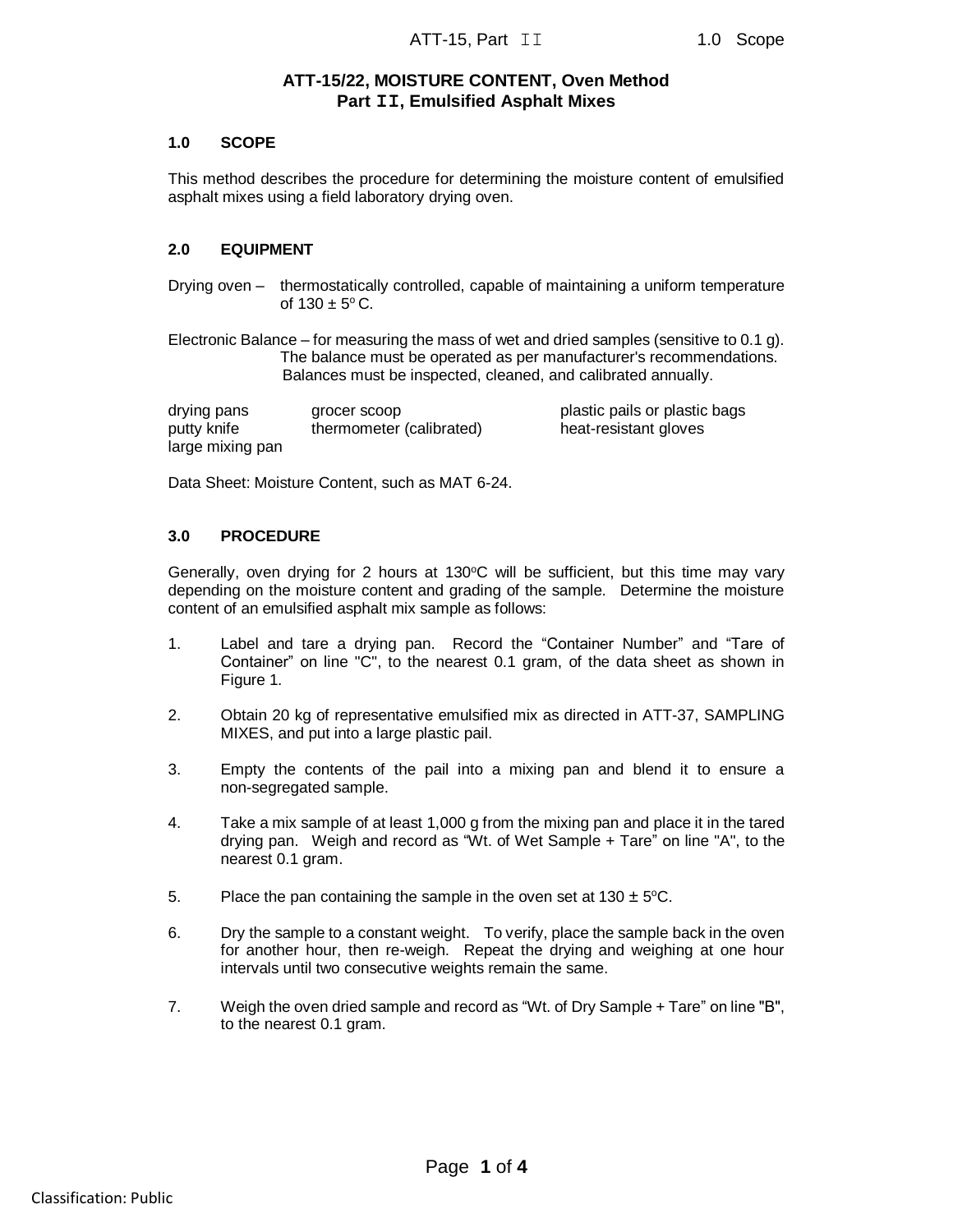

#### Contractor : DATE : TECH : **MOISTURE CONTENT MAT 6-24/22 ATT-15 MOISTURE CONTENT, Part II, Oven Method** TECH: J. Jones PROJECT: Hwy 36:04 Contractor: ABC Const. CONTRACT NO.: 12345 DATE: 18-Aug-2021

| <b>SAMPLE IDENTIFICATION</b> |                   |  |                   |  |                   |  |  |  |  |
|------------------------------|-------------------|--|-------------------|--|-------------------|--|--|--|--|
| DATE                         | 18-Aug-2021       |  | 18-Aug-2021       |  | 18-Aug-2021       |  |  |  |  |
| <b>LOT NUMBER</b>            |                   |  |                   |  |                   |  |  |  |  |
| <b>TEST NUMBER</b>           |                   |  |                   |  |                   |  |  |  |  |
| SAMPLE SOURCE                | Windrow           |  | Windrow           |  | Windrow           |  |  |  |  |
| <b>STATION</b>               | $9+183$           |  | $9 + 391$         |  | $9 + 516$         |  |  |  |  |
| <b>DRYING TIME</b>           | 2.5 <sub>hr</sub> |  | 2.5 <sub>hr</sub> |  | 2.5 <sub>hr</sub> |  |  |  |  |
| DEPTH BELOW GRADE OR LIFT    | 1st Lift          |  | 1st Lift          |  | 1st Lift          |  |  |  |  |

| <b>MOISTURE CONTENT</b> |                             |                    |               |        |        |        |  |  |  |  |
|-------------------------|-----------------------------|--------------------|---------------|--------|--------|--------|--|--|--|--|
|                         | <b>CONTAINER NUMBER</b>     |                    | g             | X      |        |        |  |  |  |  |
| Α.                      | WEIGHT OF WET SAMPLE + TARE |                    | g             | 1654.5 | 1666.4 | 1737.2 |  |  |  |  |
| В.                      | WEIGHT OF DRY SAMPLE + TARE |                    | g             | 1614.9 | 1626.5 | 1693.8 |  |  |  |  |
| C.                      | TARE OF CONTAINER           |                    | g             | 651.1  | 652.3  | 647.3  |  |  |  |  |
| D.                      | <b>WEIGHT OF WATER</b>      | $A - B$            | g             | 39.6   | 39.9   | 43.4   |  |  |  |  |
| F.                      | <b>WEIGHT OF DRY SAMPLE</b> | $B - C$            | $\mathbf{g}$  | 963.8  | 974.2  | 1046.5 |  |  |  |  |
| F.                      | <b>MOISTURE CONTENT</b>     | $(D/E) \times 100$ | $\frac{9}{6}$ | 4.11   | 4.10   | 4.15   |  |  |  |  |

FIGURE 1

8. Calculate the "Weight of Water" removed on line "D" as follows:

# *Wt. of Water = (Wt. of Wet Sample + Tare) - (Wt. of Dry Sample + Tare)*

9. Determine the "Weight of Dry Sample" on line "E" as follows:

*Wt. of Dry Sample = (Wt. of Dry Sample + Tare) - (Tare of Container)*

10. Calculate the "Moisture Content" of the sample, to the nearest 0.01%, on line "F", using the formula:

> $M$ oisture Content (%) =  $\frac{Wt. \text{ of Water}}{Wt}$  x 100% *Wt. of Dry Sample*

REMARKS: *Moisture Content of HF 500 mix EMULSIFIED ASPHALT MIXES*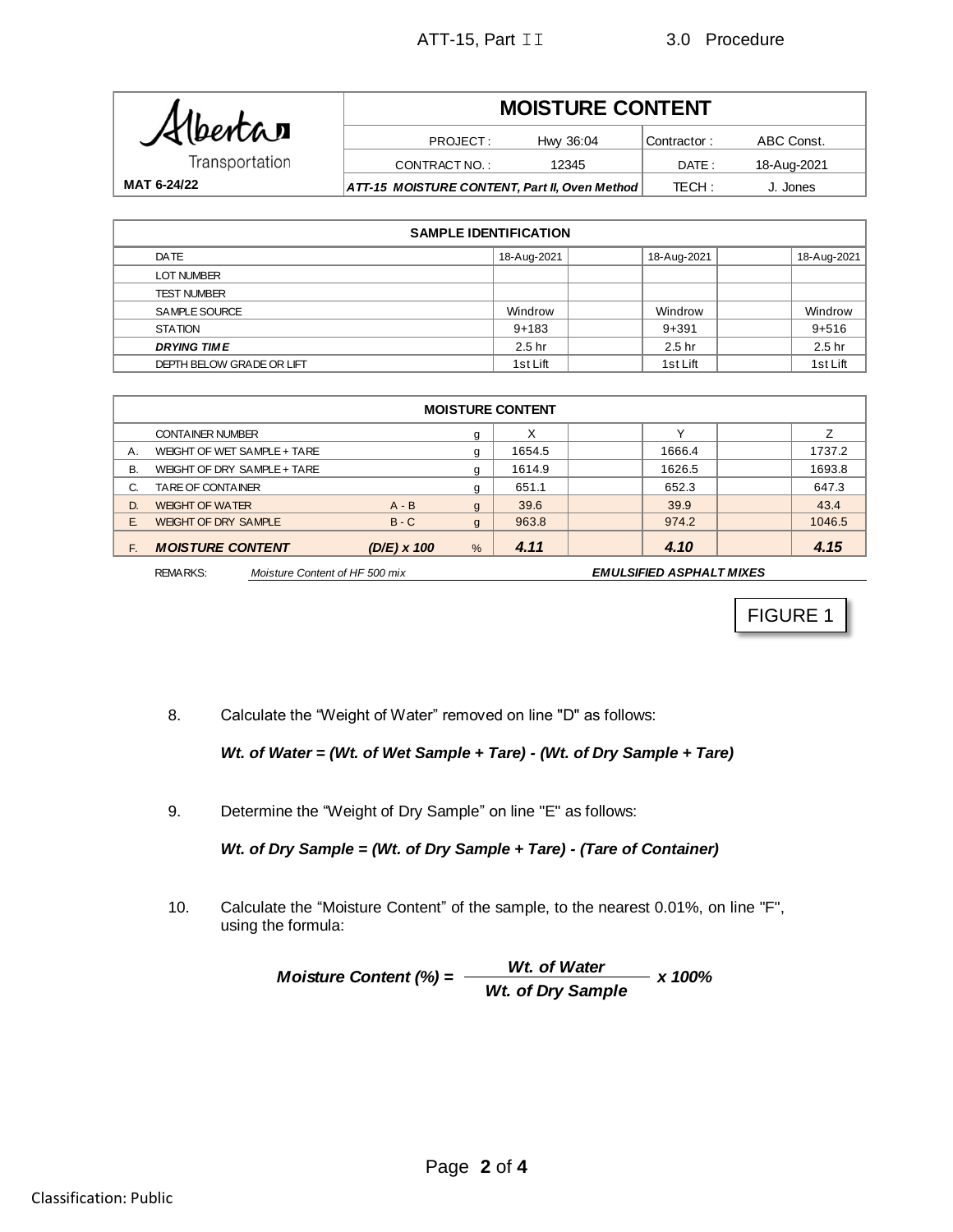## **4.0 HINTS AND PRECAUTIONS**

- 1. Ensure that the oven temperature is maintained at  $130 \pm 5^{\circ}$ C. Do not allow the oven door to stay open for too long as it takes a while for the oven to regain the drying temperature.
- 2. The drying rate of test samples will be affected by the moisture conditions and number of samples in the drying device. When wet samples are placed in the drying device along with nearly dry samples, the drying cycle will have to be re-started.
- 3. Do not put moist samples in the oven on a shelf below dry samples. Moist samples should be placed on the top shelf and all partially dried samples placed on the lowest shelf.
- 4. *Do not over-load the lab drying oven,* as samples will require a much longer drying time.
- 5. Oven dried soil samples left to cool too long before weighing may absorb moisture from the atmosphere, thereby altering their weight. Instead, remove the oven dry samples from the oven, then *allow the pan and dried sample to COOL, just until the pan can be handled without gloves, then IMMEDIATELY weigh the samples*.
- 6. Keep the laboratory countertops clean so that spilled samples can be readily noticed and retrieved.
- 7. *Checking every moisture content sample to determine if it is dried to a constant weight is impractical.* In most cases, drying of a moisture content sample overnight (16 hours) is sufficient. Drying times may need to be extended if the oven is full. Sand samples may often be dried to constant weight after 7 hours.
- 8. *Moisture Content samples should be discarded after testing, and should not be used in any other tests*, due to particle breakdown, chemical changes or losses, melting, or losses of organic constituents.
- 9. Use heat-resistant gloves, or tongs, when handling hot samples.
- 10. Use a separate mix sample (from the same pail of mix) for the extraction test as described in ATT-12, Part I or II. The sample must be at least 2,000 g and dried to a constant weight before the extraction test.
- 11. It is recommended that Balance Check Weights should be used daily, and the results recorded, to identify if calibration drift has occurred. Drift can occur for any number of reasons: such as temperature changes, being moved, or aging electronics.